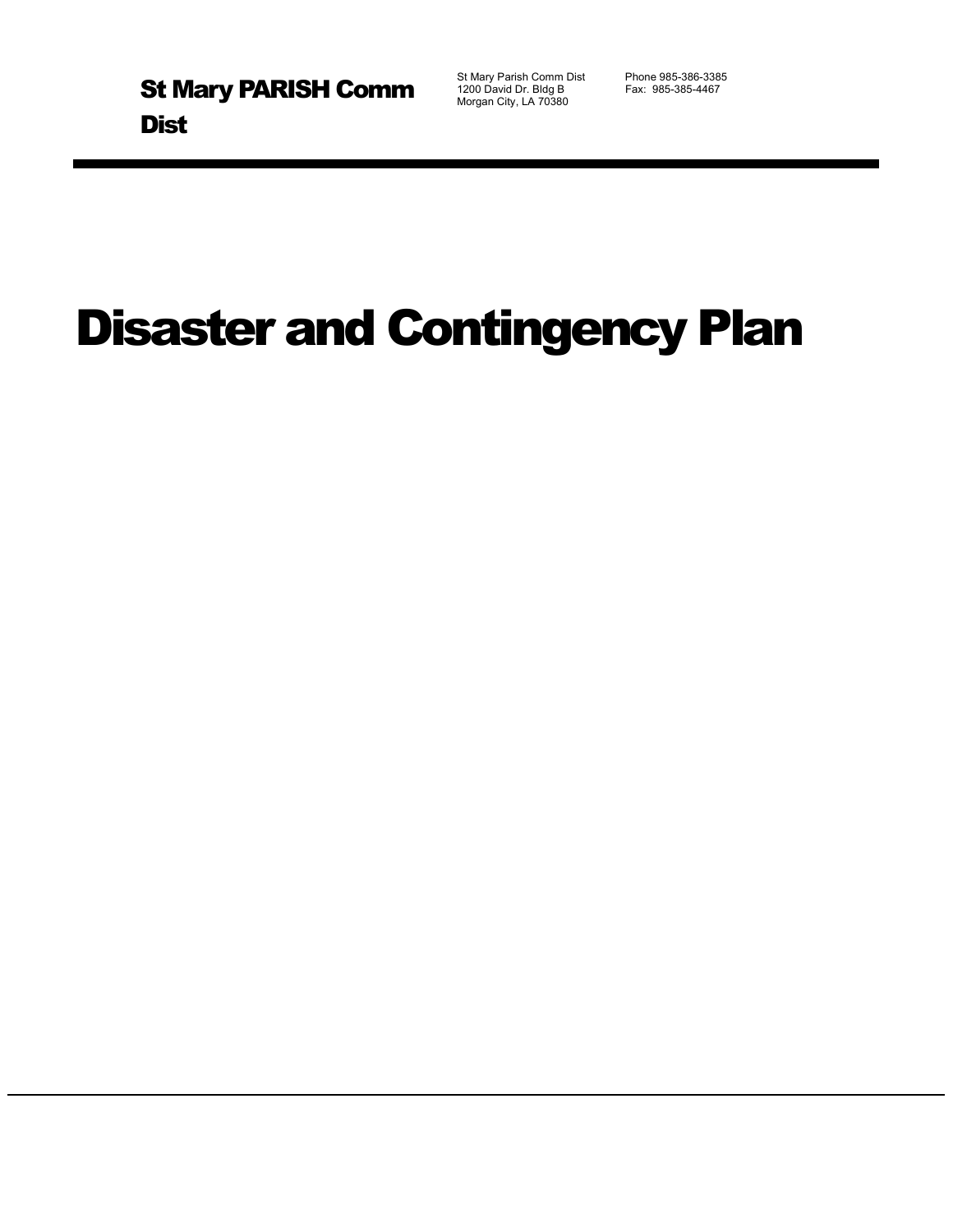## Disaster and Contingency Plan

#### **1. Introduction**

#### **1.1 Purpose and scope**

The purpose of the Disaster and Contingency Plan is to provide general guidelines for circumstances that may adversely impact the Communications Center/PSAP personnel to receive, process, dispatch and monitor emergency calls for assistance.

#### **1.2 Reason to Implement**

To provide standardized guidelines for use during disaster situations that may impact the Communications Center/PSAP's ability to maintain normal operations.

#### **1.3 Benefits**

Implementation of this plan as a Standard Operating Procedure will:

- Prepare Communications Center/PSAP for disaster situations.
- Provide guidelines for the orderly evacuation of the Center.
- Provide guidelines for the return to normal operations.
- Increase the probability of maintaining functionality during a disaster situation.

#### **2. Disaster and Contingency Plan**

#### **2.1 Staffing**

The Director/Asst Director is responsible for assuring that minimum staffing levels are met for each duty assignment. Minimum staffing for this Communications Center/PSAP is predefined as two employees per shift. If minimum staffing is not met, the Director/Asst. shall make every effort to complete staffing with overtime personnel who are fit for duty. If off duty personnel are not available and minimum staffing has not been met, then all on duty personnel shall remain on duty until minimum staffing can be met or they reach maximum hours worked. Maximum hours worked is the predefined maximum allowable hours a telecommunicator is permitted to work between 8 hours of rest. If qualified telecommunicators are not available then the Director and Assistant Director shall fill positions to meet minimum staffing requirements.

#### **2.1.1** During times of **inclement weather** telecommunicators should plan accordingly. This includes planning to arrive at work on time and preparing to stay for an extended time if required.

**2.1.2** Safe transportation should be considered if travel conditions warrant.

**2.1.3** Sleeping accommodations will be available for all staff staying at the Communications Center during disaster operations.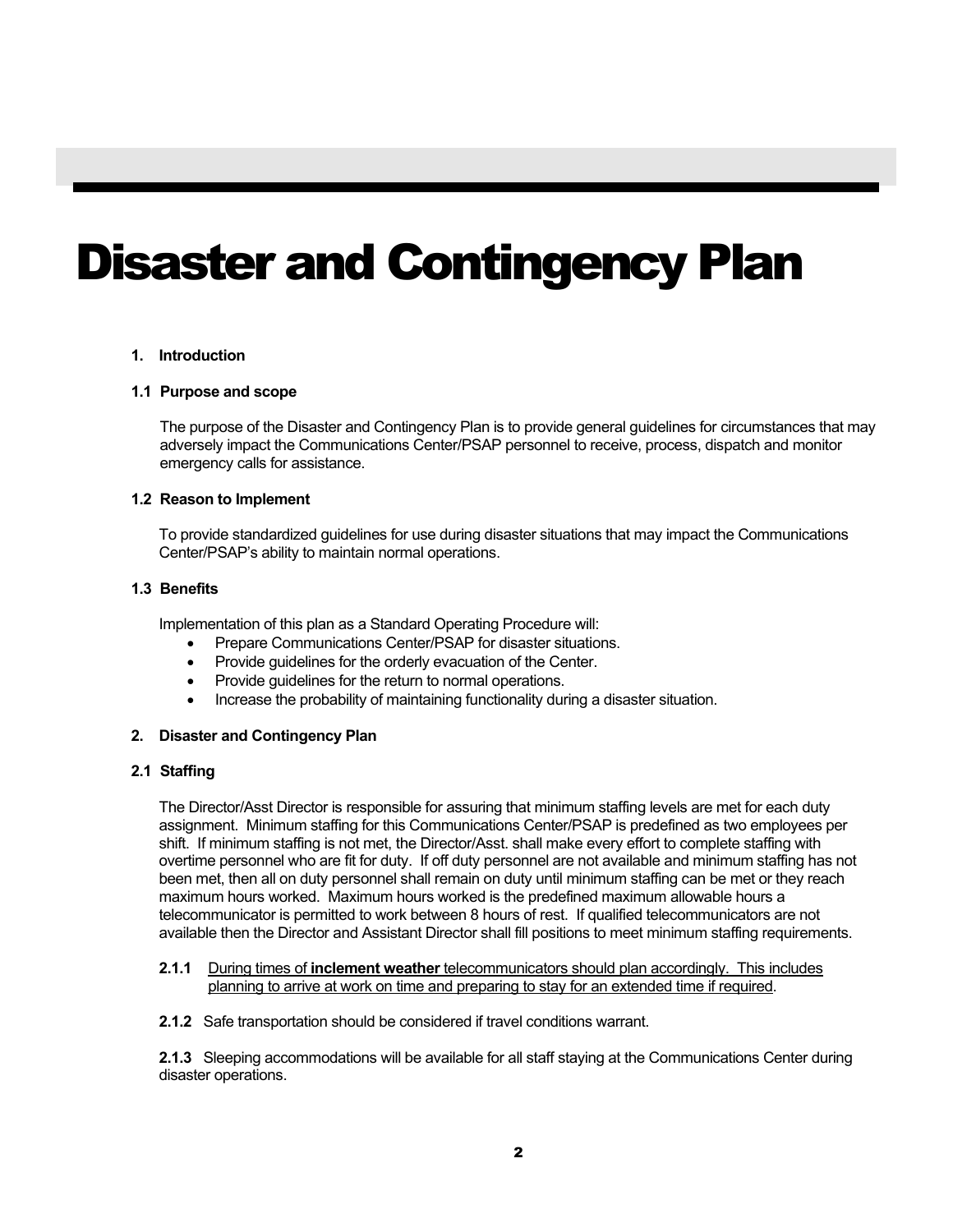**2.1.4** Food and Comfort facilities will be available for all staffing during disaster operations.

The safety of Communications Center staff will dictate both travel and the requirement to remain at the center. Staff who are not comfortable driving in certain weather conditions should make prior arrangements to arrive at work on time and if necessary, remain at the Center for extended periods.

#### **2.1.5 Definitions**

#### **Inclement Weather:**

Inclement weather is defined as any weather condition that may present a hazard to the Citizens of St. Mary Parish and may produce hazardous traveling conditions for staff.

- A. Severe Hail/Thunder/Lightning Storms
- B. High wind events
- C. Localized flooding
- D. Tropical Storms
- E. Category 1 Hurricanes

#### \*Note\*

If a tropical storm or category 1 hurricane is forecast for St. Mary Parish, the Director may institute the policy for scheduling according to the hurricane evacuation plan for category 2 and above. This will depend on the projection of the severity and duration of the storm and its impact on St. Mary Parish.

- F: Snow or Ice Storm
- G: Any major weather event

#### **2.2 Redundant Systems**

Any issue which hinders the ability to receive, process, dispatch and monitor emergency calls must be quickly handled with minimal disruption. Redundant systems are needed to continue operation when a failure causes the loss of a needed resource. These systems include but are not limited to:

#### **2.2.1 Electric Power**

The Communications Center will have at least one back-up generator with the capacity to operate all essential electrical components of the system.

All console equipment and radio equipment shall have Uninterrupted Power Supply.

Back-up power supply will have the ability to run indefinitely so long as fuel is available.

#### **2.2.2 Telephone Service**

The Director/Assist Director shall contact Bellsouth's 911 National Trouble Center to request that all emergency calls be directed to the designated back-up numbers.

The Communications Center shall have access to the Emergency Alert System (EAS) to notify citizens in the event that 9-1-1 cannot be dialed. The notification shall have procedures for reporting emergencies.

#### **2.2.3 Public Safety Radio Network**

The Communications Center shall have a means of alerting and communicating with emergency responders in the event of a failure of the Public Safety Radio Network.

The back-up radio system should be readily available and routinely tested to ensure operational functionality.

#### **2.2.3 Computer-Aided-Dispatch**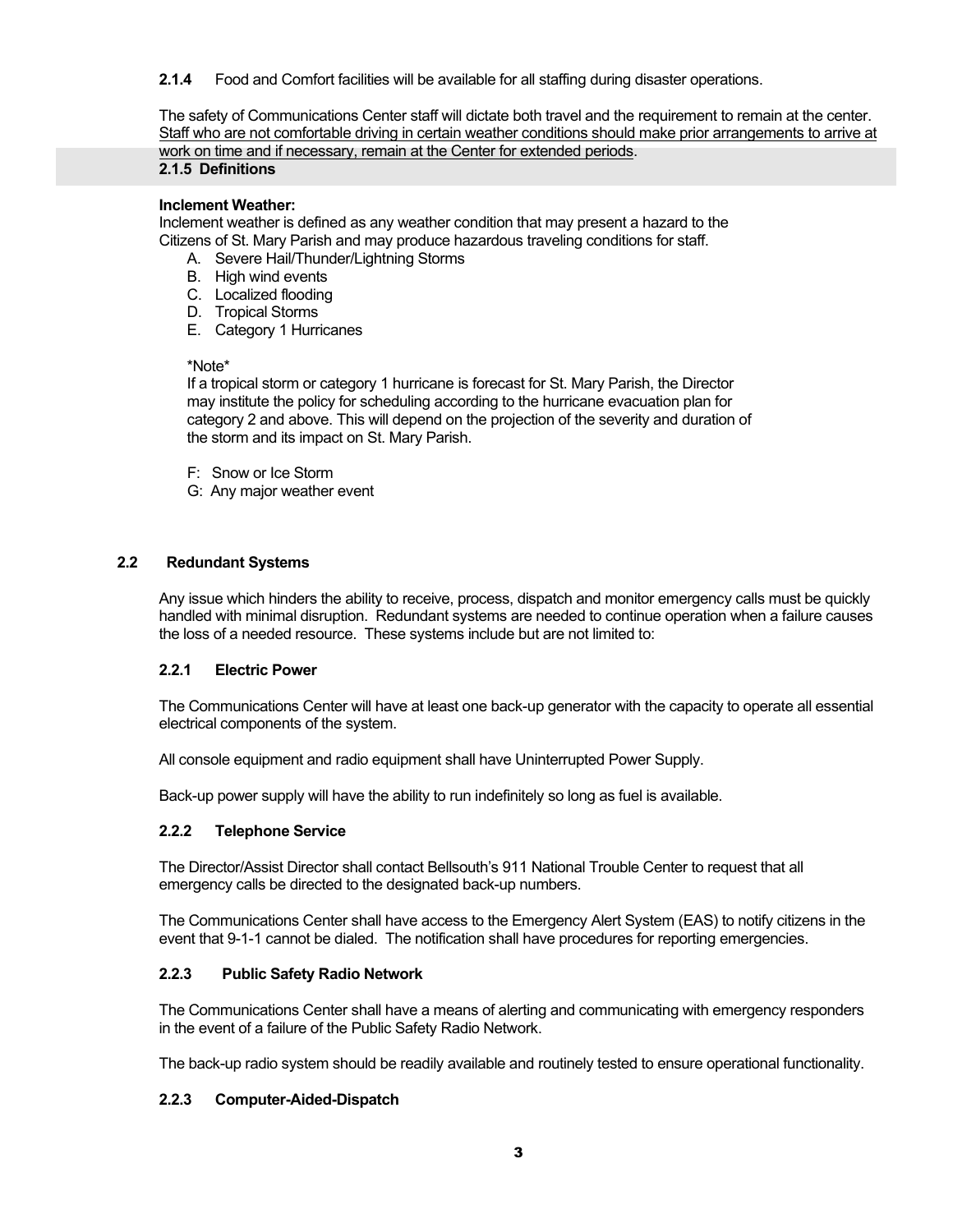The Communications Center shall have a procedure to maintain operations in the event that the Computer-Aided-Dispatch system fails.

#### **2.3 Rationale for Evacuation**

The two main factors requiring evacuation of the Communications Center are:

- Uninhabitable environment
- Infrastructure failure, including systems failure<br>
2.3.1 Uninhabitable Environment

#### **2.3.1 Uninhabitable Environment**

Situations which make the Communications Center unsafe for personnel to continue daily operations. These conditions may include but not limited to:

- Bomb Threats/Found
- Fire/Smoke Condition
- Gas Leak
- Hazardous Materials
- **Structure Damage**

#### **2.3.2 Infrastructure Failure**

Situations during which technical components of the system fail – within or leading to the Communications Center. These conditions may include but are not limited to:

- Phone service outage
- Radio component damage

#### **2.4 Evacuation Procedures**

The Director or Assistant Director shall have the authority to activate all or part of the Disaster and Contingency Plan.

#### **2.4.1 Director/Assistant Director**

- Notify off duty staff to respond to alternate site(s)
	- 1. Morgan Sheriff office 1455 Railroad Ave. 985-384-1622
	- 2. Morgan City Auditorium (Hurricanes)-Myrtle St., Morgan City, La.
- Direct non committed personnel to evacuate to alternate site
- Notify Telephone Company, and when appropriate activate contingency routing of emergency phone calls. Ensure that routing includes both 9-1-1 trunks and other emergency lines.
- Notify radio contractor
- Ensure alternate site(s) are staffed/notified of evacuation
	- 1. Morgan City Sheriff office Supervisor, CTO or Senior Operator
	- 2. Morgan City Auditorium (Hurricane )-Director, Asst. Director, 2 Supervisors and/or CTOs
- Notify other PSAPs (if necessary) of evacuation and termination of direct lines.
- Ensure all emergency responders are notified of evacuation
- Ensure the evacuation of all staff
- Confirm routing of emergency calls and ability to communicate with emergency responders

#### **2.4.2 On Duty Telecommunicators**

- Maintain operations until directed to evacuate
- Notify emergency responders of relocation
- Evacuate and report to assigned duty station as directed by Director/Asst Director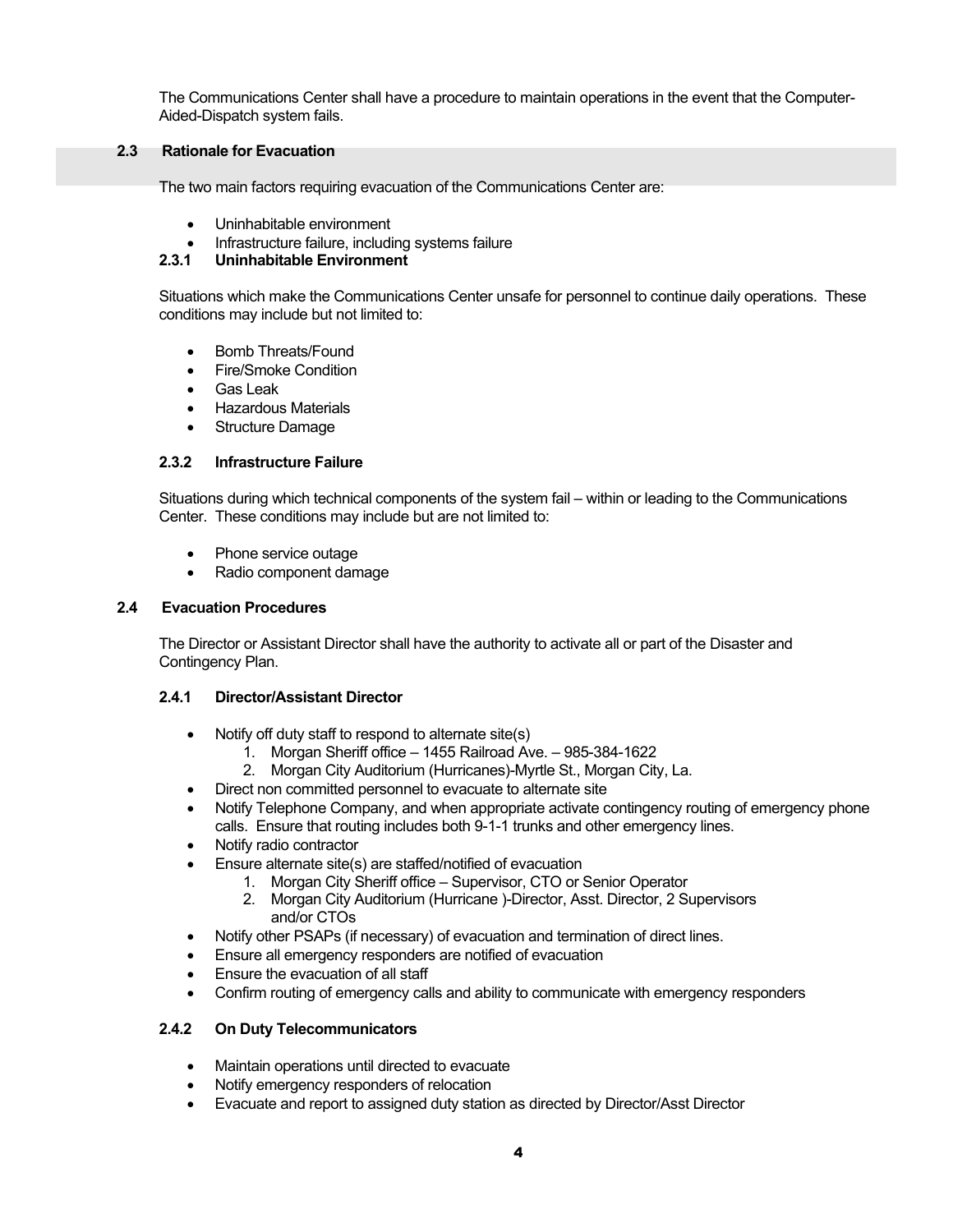#### **2.4.3 Off Duty Telecommunicators**

• Report to assigned duty station as directed by Director/Assistant Director

#### **2.5 Return to Normal Operations**

Prior to a return to normal operations; the Communications Center should be thoroughly assessed to ensure that it is safe for personnel to return. If the event was an infrastructure incident then all technical contractors should assess the equipment for operational functionality. When the Communications Center has been assessed and all components found to be in normal working order, the authorization to return to normal operations will be given

#### **2.5.1 Director/Assistant Director**

- Notify designated staff to return to Communications Center
- Ensure staffing of a back-up site until Communications Center is prepared to resume normal operations.
- Notify Telephone Company and when appropriate, activate normal routing of 9-1-1 trunks and other emergency phone lines.
- Notify radio contractor
- Notify other PSAPs of return to normal operations and resumption of direct lines.
- Ensure all emergency responders are notified
- Ensure all personnel are accounted for
- Confirm routing of emergency calls and ability to communicate with emergency responders.
- Release off duty telecommunicators.

#### **2.5.2 On Duty Telecommunicators**

- Maintain operations until directed to return to the communications Center
- Notify emergency responders of relocation
- Report to assigned duty stations as directed by Director/Assistant Director

#### **2.5.3 Off Duty Telecommunicators**

- Maintain operations until directed to cease as directed by Director/Assistant Director.
- **3.** Hurricanes
	- If a tropical storm or hurricane warning is issued for St. Mary Parish, employees must contact administration at least 72 hours in advance to confirm scheduling. See Section 2.1.1
	- If a mandatory evacuation of the parish is issued, the Director/Assistant Director will contact the Emergency Response Team
	- The Emergency Response Team will relocate to the Morgan City Municipal Auditorium with the evacuation kit, portable telephones and supplies if an evacuation of the PSAP is implemented.
	- In the event a member of the TERT team is unable to perform their duties, they are required to inform Administration at least 72 hours in advance. The reasons for non-performance of duties should be serious enough to warrant an absence from the call center. Any medical reasons may require a doctor's excuse.
	- All other employees can evacuate up to 48 hours before estimated landfall. Twenty-four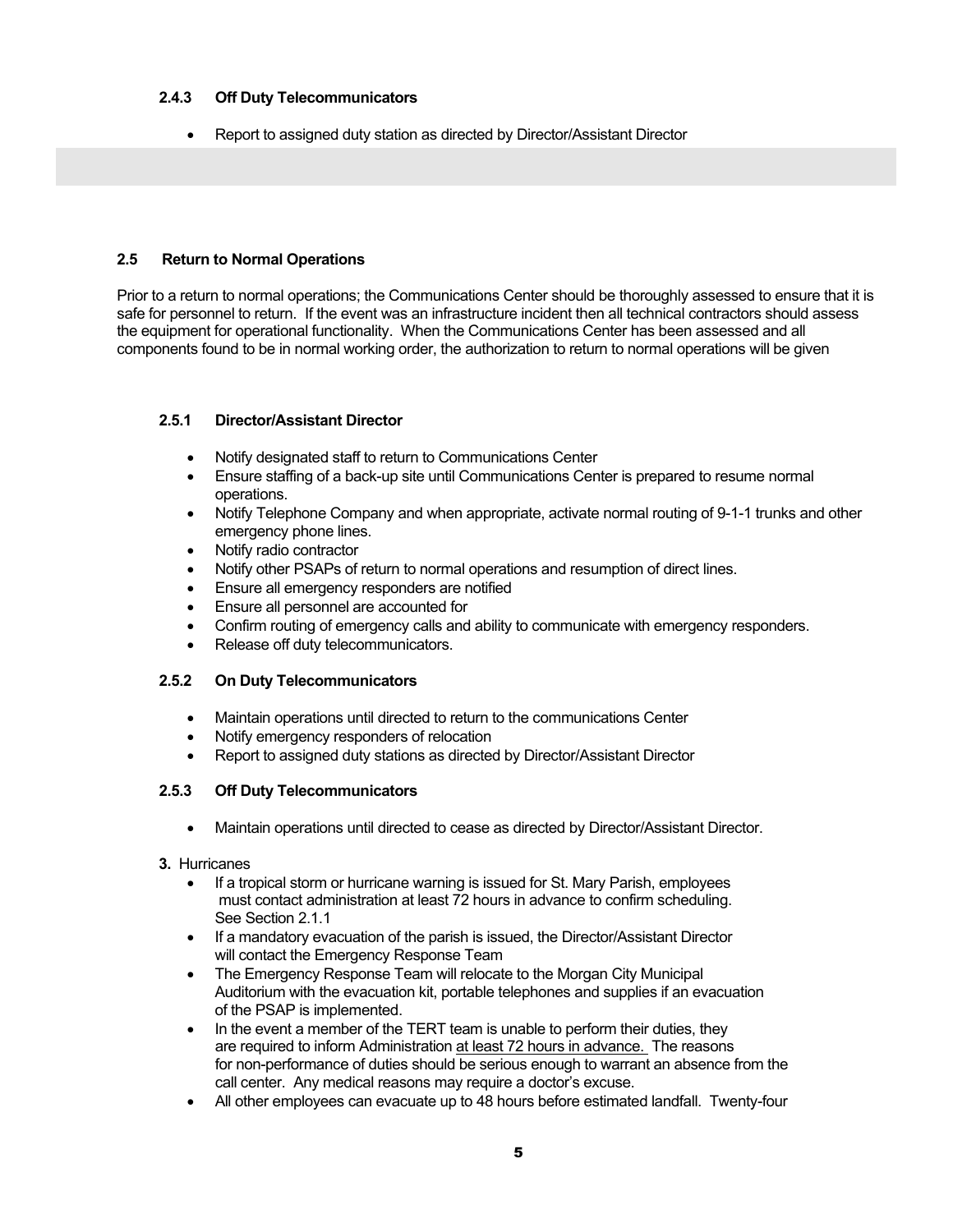hours will be allotted for the storm day. Employees will be expected back and ready to work within 48 hours after the storm is over. Evacuating employees will be paid for the time taken off if they were scheduled to work beginning at the time mandatory evacuation is ordered and ending 8 hours after it is rescinded.

• Upon review of staffing quotas, the Director may require non-mandatory employees to work. If an employee elects to remain they will be expected to stay with the team before, during and after the storm. NO EMPLOYEE WILL BE ALLOWED TO LEAVE THE PREMISES AFTER THE MANDATED EMERGENCY EVACUATION HAS BEEN IN EFFECT FOR 24 HOURS.

#### **3. Checklists**

Checklists provide guidelines for tasks that must be completed.

### **Evacuation Checklist**

#### **Assistant Director**

| Off Duty Staff notified                                   |
|-----------------------------------------------------------|
| <b>Priority Radio</b>                                     |
| Phone Company Special Circuits (800-724-1330) notify only |
| Radio Contractor - Chauvin's (985-395-2805)               |
| Other PSAPs                                               |
| Local Emergency Management (such as municipal, parish)    |
| <b>State Emergency Management</b>                         |
| Remote Site Operational                                   |
| Contingency route 9-1-1 and emergency lines               |
| Relocate unassigned personnel                             |
| Account for personnel                                     |
|                                                           |
| <b>Director</b>                                           |
| <b>Commissioners/Staff Notified</b>                       |
| Assistant Directors checklist reviewed                    |

Technician response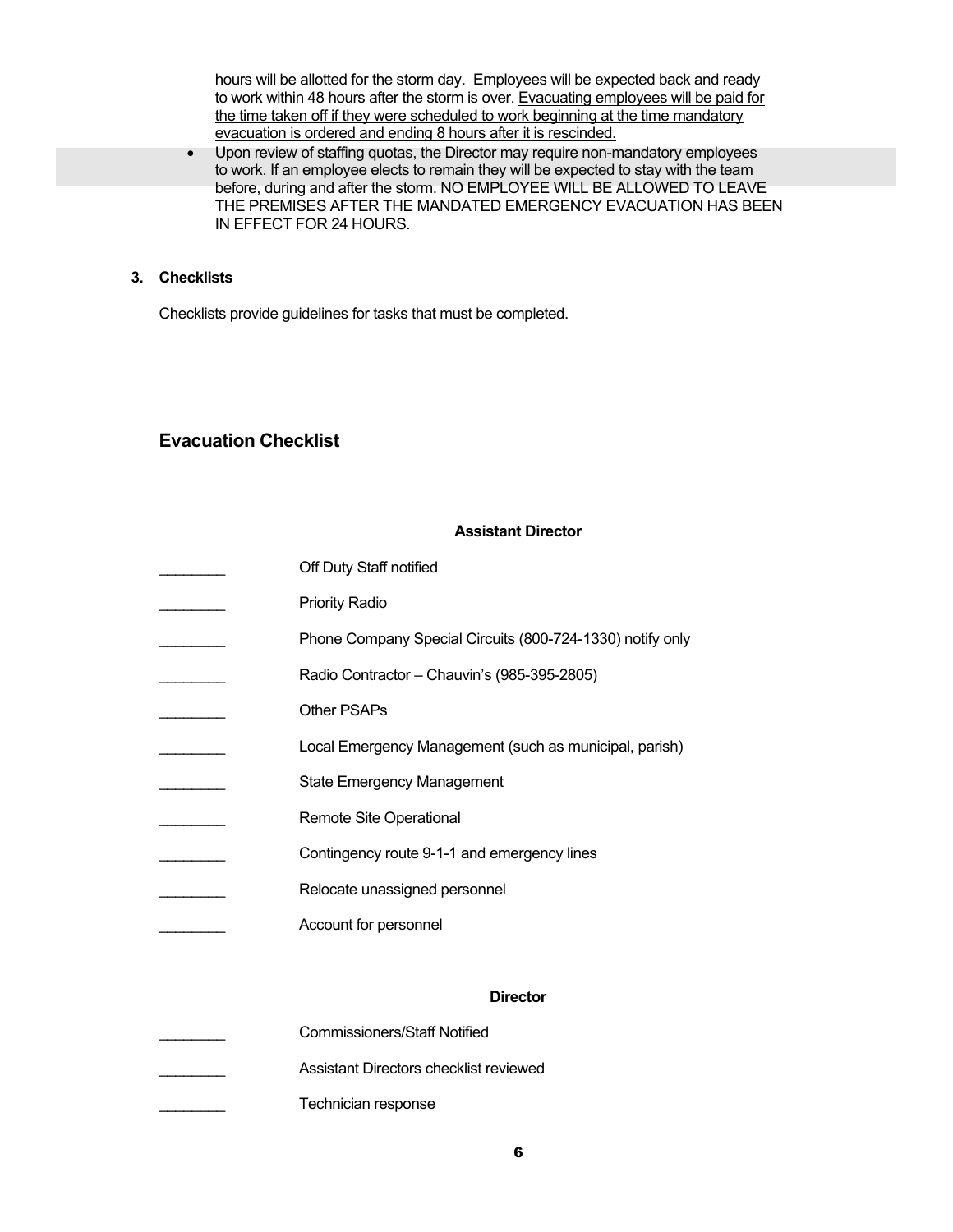|  | Remote sites notified/staffed/operational |
|--|-------------------------------------------|
|  | Radios/pagers tested                      |
|  | Contingency call routing directed         |
|  | Staff Accounted for and assigned          |
|  |                                           |

### **Return to Normal Operations Checklist**

#### **Assistant Director**

| Assign staff to return to Communications center           |
|-----------------------------------------------------------|
| <b>Priority Radio canceled</b>                            |
| Phone Company Special Circuits (800-724-1330) notify only |
| Radio Contractor 985-395-2805                             |
| Other PSAPs                                               |
| Local Emergency Management (such as municipal, parish)    |
| <b>State Emergency Management</b>                         |
| Cancel contingency routing of 9-1-1 and emergency lines   |
|                                                           |
| Release unassigned personnel                              |
| Account for on duty personnel                             |
| <b>Director</b>                                           |
| Ensure safety of Communication Center                     |
| Work with Technicians to ensure system operational        |
| <b>Commissioners/Staff Notified</b>                       |
| <b>Assistant Director Checklist reviewed</b>              |